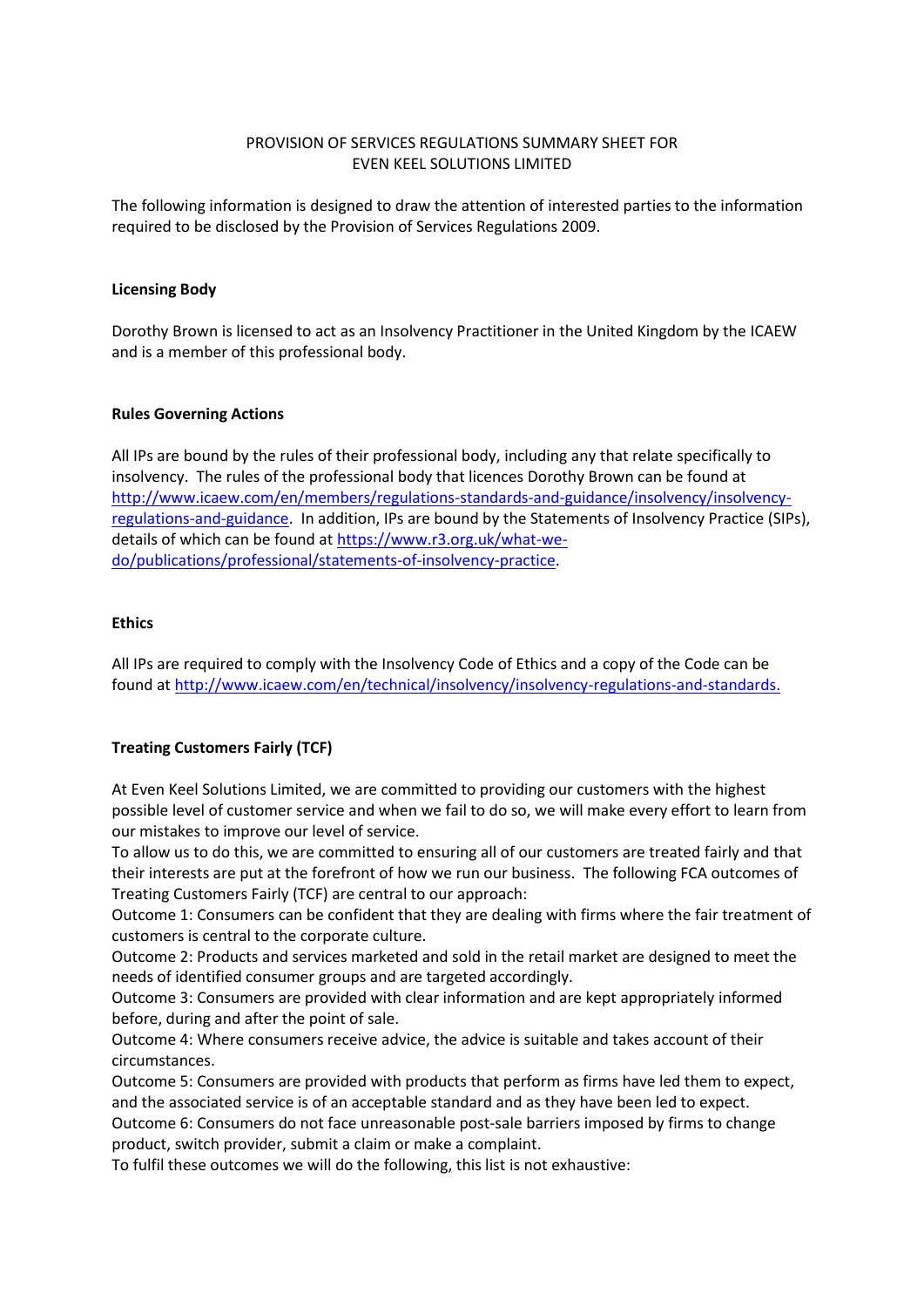Communicate clearly and regularly with our customers.

Provide advice that is consistent and appropriate given each customer's individual circumstances. Provide documentation that supports our advice and is easily understood by our customers.

Regularly review case management systems, and ongoing case reviews carried out at management level.

Produce relevant management information and use it to improve our level of customer service and to ensure all customers are treated fairly.

Ensure all employees are provided with sufficient training and knowledge to enable our customers to be treated fairly throughout their involvement with Even Keel Solutions Limited.

## **Complaints**

At Even Keel Solutions Limited we always strive to provide a professional and efficient service. However, we recognise that it is in the nature of insolvency proceedings for disputes to arise from time to time. As such, should you have any comments or complaints regarding the administration of a particular case then in the first instance you should contact the IP acting as office holder.

If you consider that the IP has not dealt with your comments or complaint appropriately you should then put details of your concerns in writing to our complaints officer Louise Lewis, Even Keel Solutions Limited, Drewitt House, 865 Ringwood Road, Bournemouth BH11 8LW. This will then formally invoke our complaints procedure.

Most disputes can be resolved amicably either through the provision of further information or following negotiations. However, in the event that you have exhausted our complaints procedure and you are not satisfied that your complaint has been resolved or dealt with appropriately, you may complain to the regulatory body that licences the insolvency practitioner concerned. You can complain to the Insolvency Service's Complaints Gateway. They will assess your complaint and pass it onto the relevant authorising body. This will be the authorising body that your IP is registered with.

You can fill in a complaint form on the Insolvency Service Complaints Gateway website at [www.insolvencydirect.bis.gov.uk.](https://www.insolvencydirect.bis.gov.uk/ExternalOnlineForms/OnlineComplaint.aspx)

Alternatively, you can email them at: **IP.Complaints@insolvency.gov.uk.** 

Even Keel Solutions Limited is regulated by The Financial Conduct Authority, reference number 718204, to provide regulated activities. Further details are held on the Consumer Credit Register, which can be found at <http://www.fca.org.uk/firms/systems-reporting/consumer-credit-register> Complaints relating to matters under our reference number can be referred to The Financial Ombudsman Service, Exchange Tower, London E14 9SR and you may be able to access their Alternative Dispute Resolution (ADR) system. More information can be found at [http://financial](http://financial-ombudsman.org.uk/consumer/complaints.htm)[ombudsman.org.uk/consumer/complaints.htm.](http://financial-ombudsman.org.uk/consumer/complaints.htm)

#### **Professional Indemnity Insurance**

In order to comply with the Provision of Services Regulations 2009, the practice's professional indemnity insurance is provided by Omnyy LLP of The St Botolph Building, 138 Houndsditch, London EC3A 7AG. This professional indemnity insurance provides worldwide coverage [excluding